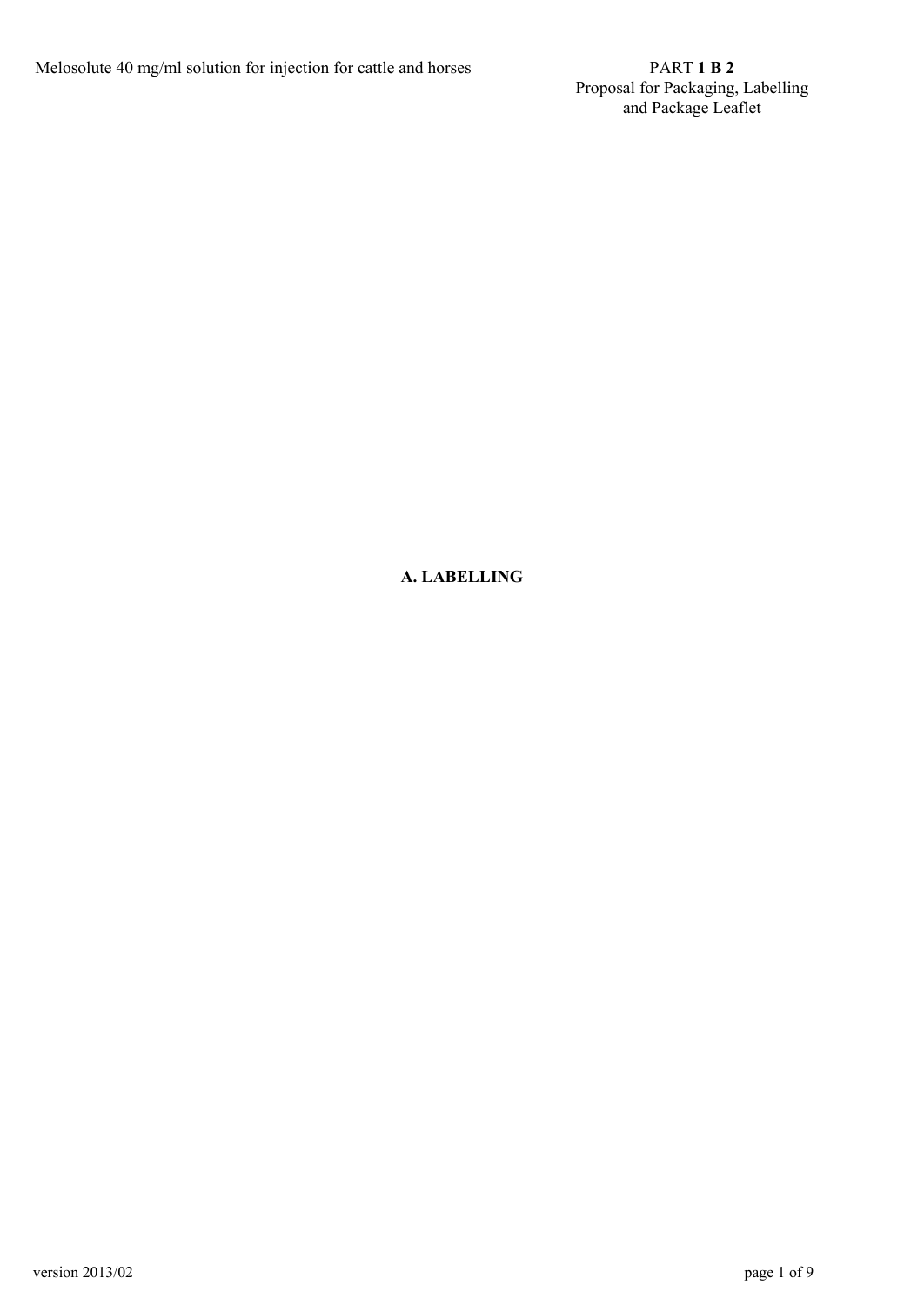# **PARTICULARS TO APPEAR ON THE OUTER PACKAGE**

## **1. NAME OF THE VETERINARY MEDICINAL PRODUCT**

Melosolute 40 mg/ml solution for injection for cattle and horses Meloxicam

### **2. STATEMENT OF ACTIVE AND OTHER SUBSTANCES**

Meloxicam 40 mg/ml

## **3. PHARMACEUTICAL FORM**

#### Solution for injection

### **4. PACKAGE SIZE**

50 ml 100 ml

### **5. TARGET SPECIES**

Cattle and horses

### **6. INDICATION(S)**

Read the package leaflet before use.

### **7. METHOD AND ROUTE(S) OF ADMINISTRATION**

**Cattle:** IV **Horses:** IV

Read the package leaflet before use.

### **8. WITHDRAWAL PERIOD**

Withdrawal period: **Cattle:** meat and offal: 15 days; milk: 5 days **Horses:** meat and offal: 5 days. Not authorised to use in horses producing milk for human consumption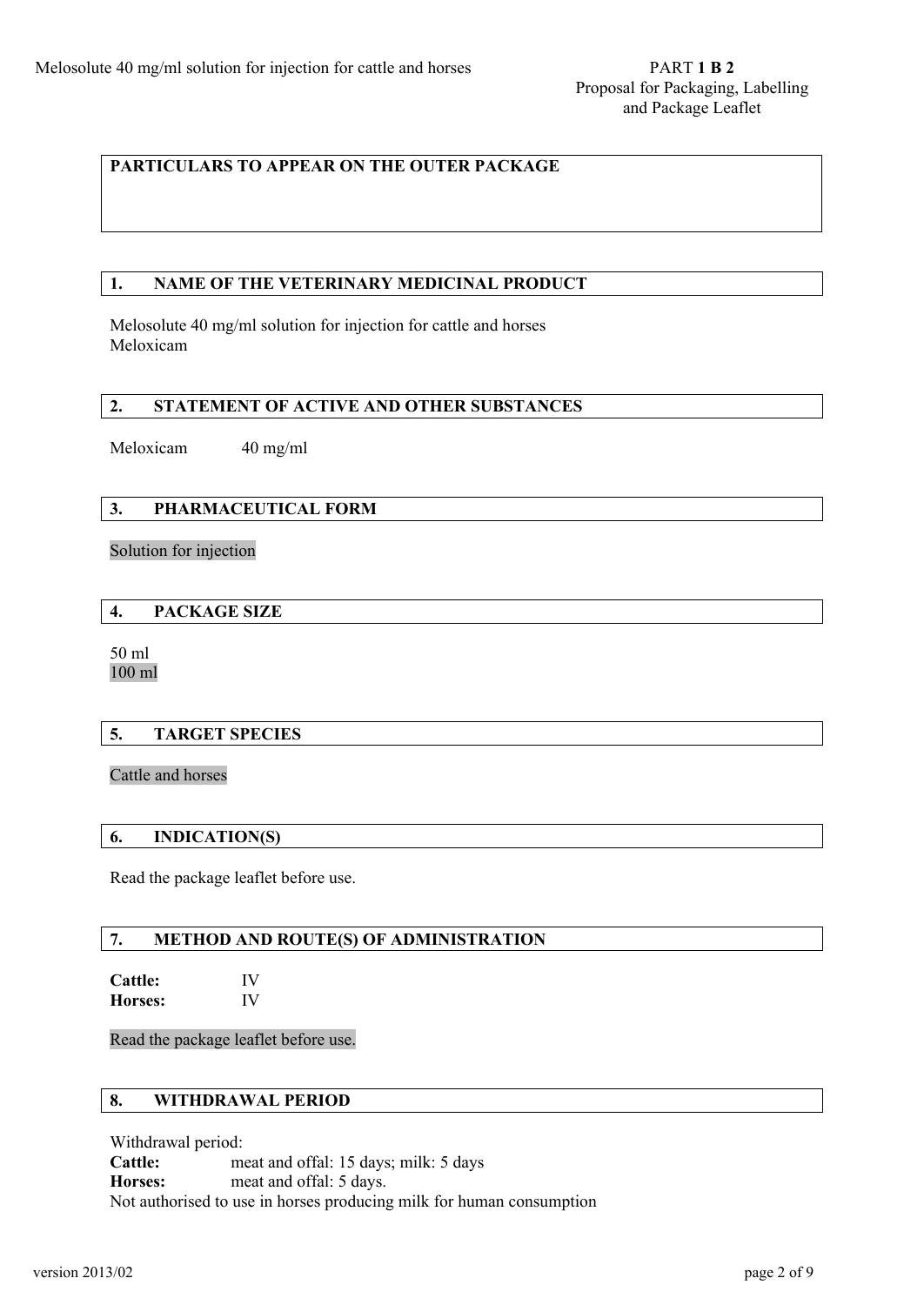# **9. SPECIAL WARNING(S), IF NECESSARY**

Read the package leaflet before use.

#### **10. EXPIRY DATE**

EXP {month/year} Shelf-life of broached vial: 28 days.

#### **11. SPECIAL STORAGE CONDITIONS**

Read the package leaflet before use.

# **12. SPECIAL PRECAUTIONS FOR THE DISPOSAL OF UNUSED PRODUCTS OR WASTE MATERIALS, IF ANY**

Read the package leaflet before use.

# **13. THE WORDS "FOR ANIMAL TREATMENT ONLY" AND CONDITIONS OR RESTRICTIONS REGARDING SUPPLY AND USE, if applicable**

For animal treatment only - to be supplied only on veterinary prescription.

## **14. THE WORDS "KEEP OUT OF THE REACH AND SIGHT OF CHILDREN"**

Keep out of the reach and sight of children.

#### **15. NAME AND ADDRESS OF THE MARKETING AUTHORISATION HOLDER**

CP-Pharma Handelsgesellschaft mbH Ostlandring 13 D-31303 Burgdorf Germany

#### **16. MARKETING AUTHORISATION NUMBER(S)**

To be completed nationally

## **17. MANUFACTURER'S BATCH NUMBER**

Batch {number}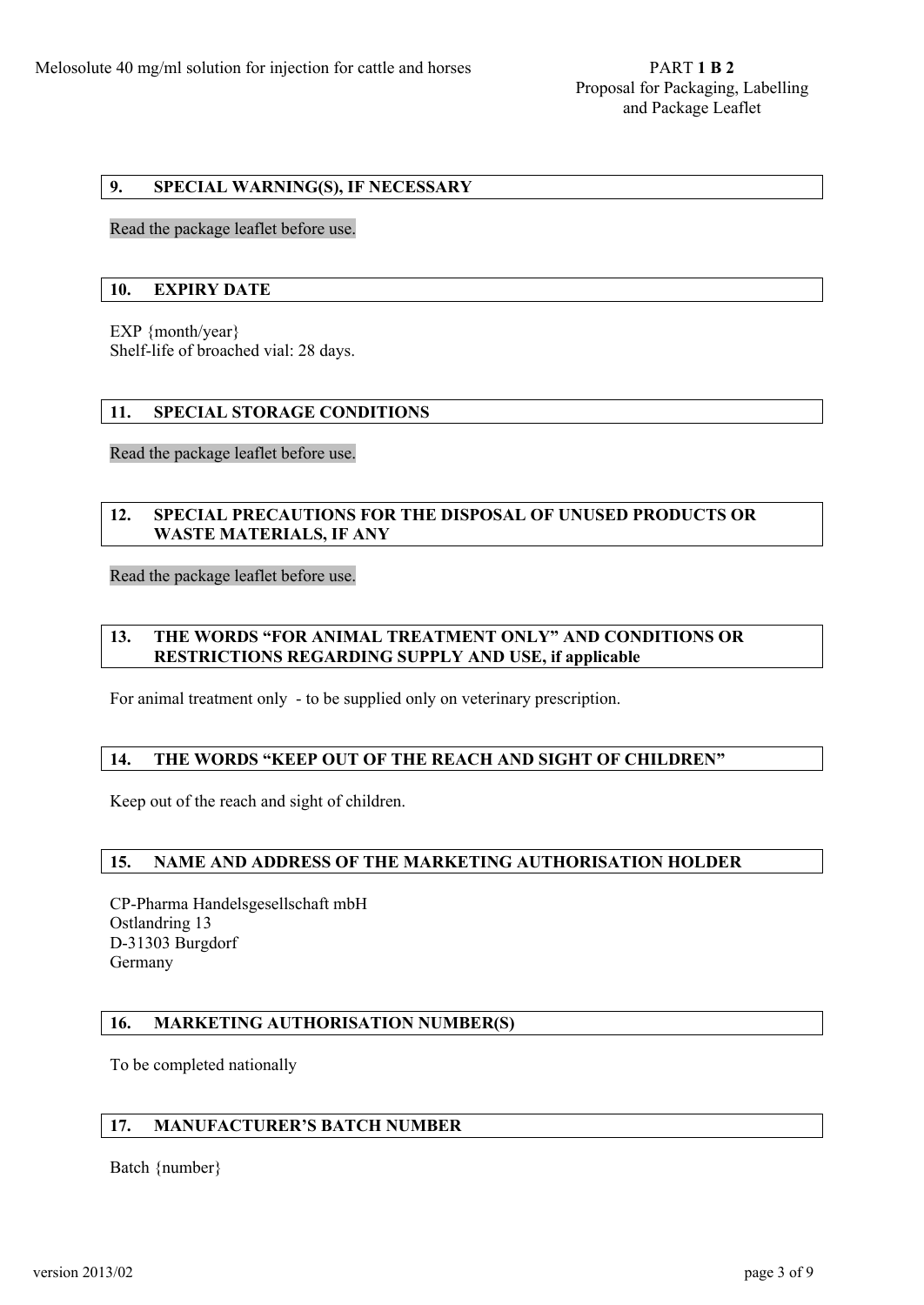# **PARTICULARS TO APPEAR ON THE IMMEDIATE PACKAGE**

## **1. NAME OF THE VETERINARY MEDICINAL PRODUCT**

Melosolute 40 mg/ml solution for injection for cattle and horses Meloxicam

## **2. STATEMENT OF ACTIVE AND OTHER SUBSTANCES**

Meloxicam 40 mg/ml

## **3. PHARMACEUTICAL FORM**

#### Solution for injection

### **4. PACKAGE SIZE**

50 ml 100 ml

### **5. TARGET SPECIES**

Cattle and horses

#### **6. INDICATION(S)**

Read the package leaflet before use.

# **7. METHOD AND ROUTE(S) OF ADMINISTRATION**

**Cattle:** IV **Horses:** IV

# **8. WITHDRAWAL PERIOD**

Withdrawal period: **Cattle:** meat and offal: 15 days; milk: 5 days **Horses:** meat and offal: 5 days. Not authorised to use in horses producing milk for human consumption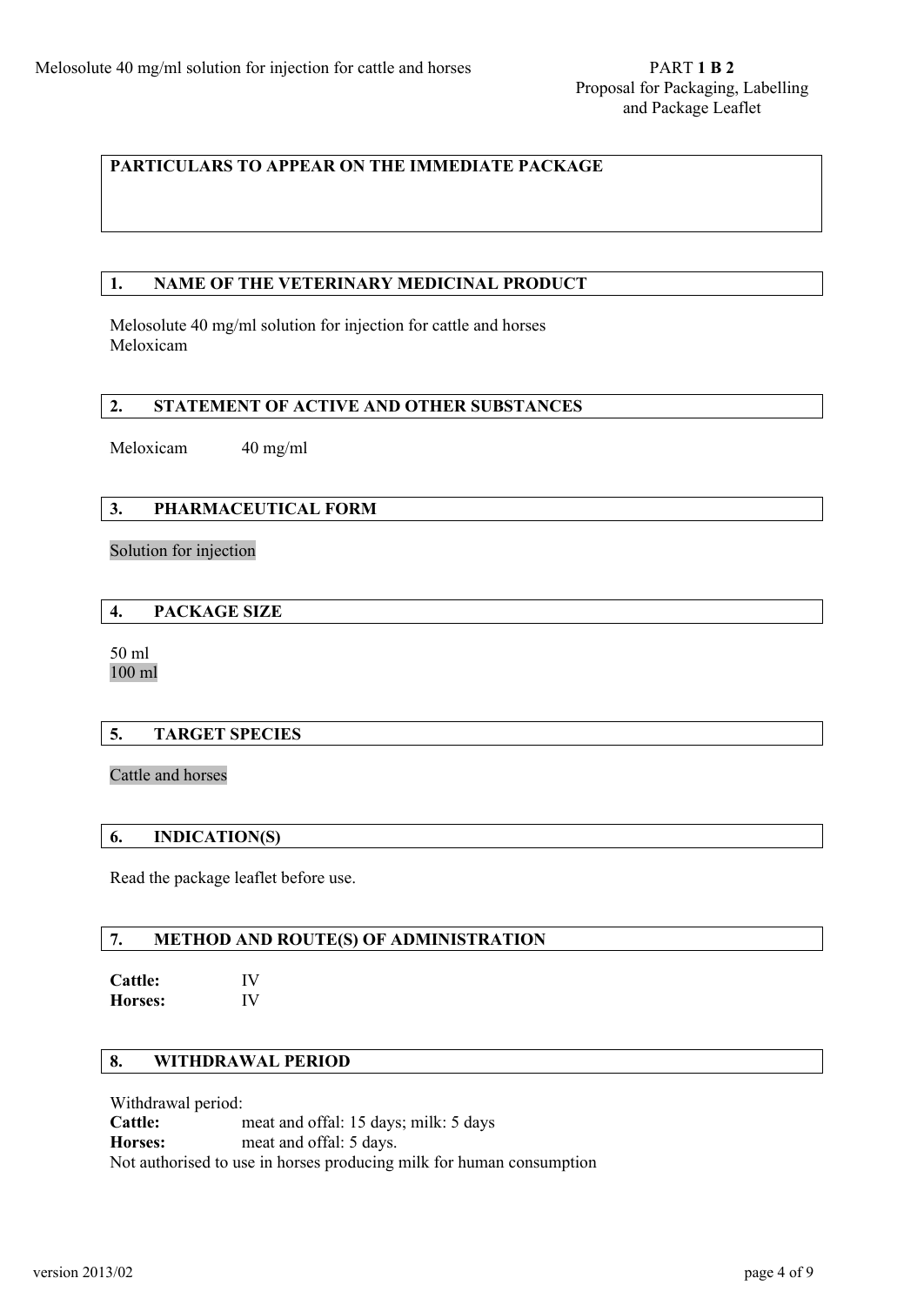# **9. SPECIAL WARNING(S), IF NECESSARY**

#### Read the package leaflet before use.

#### **10. EXPIRY DATE**

EXP {month/year} Shelf-life of broached vial: 28 days. Once broached, use by...

### **11. SPECIAL STORAGE CONDITIONS**

Read the package leaflet before use.

## **12. SPECIAL PRECAUTIONS FOR THE DISPOSAL OF UNUSED PRODUCTS OR WASTE MATERIALS, IF ANY**

Read the package leaflet before use.

## **13. THE WORDS "FOR ANIMAL TREATMENT ONLY" AND CONDITIONS OR RESTRICTIONS REGARDING SUPPLY AND USE, if applicable**

For animal treatment only

## **14. THE WORDS "KEEP OUT OF THE REACH AND SIGHT OF CHILDREN"**

Keep out of the reach and sight of children.

### **15. NAME AND ADDRESS OF THE MARKETING AUTHORISATION HOLDER**

CP-Pharma Handelsgesellschaft mbH Germany

### **16. MARKETING AUTHORISATION NUMBER(S)**

To be completed nationally

# **17. MANUFACTURER'S BATCH NUMBER**

Batch {number}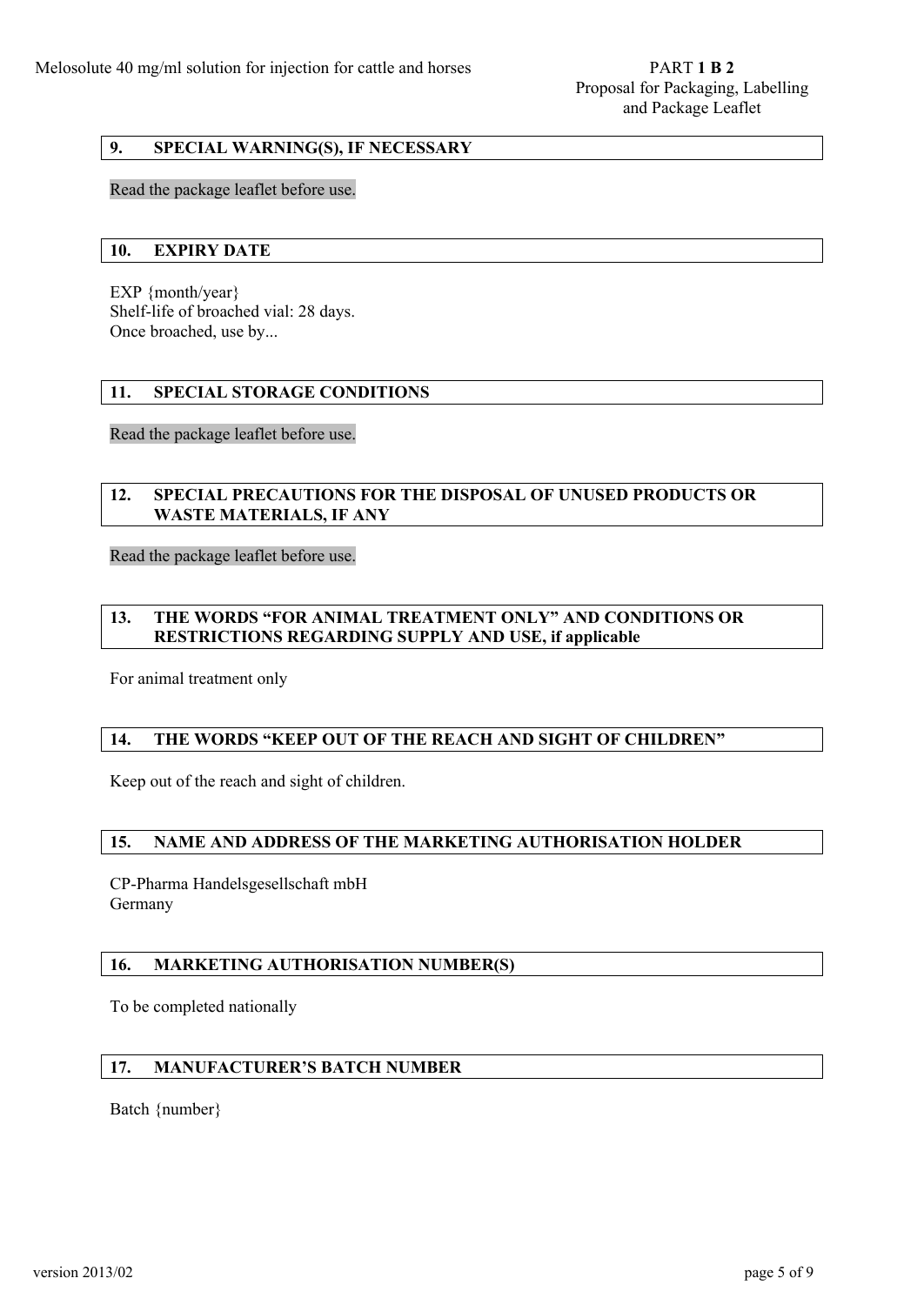Proposal for Packaging, Labelling and Package Leaflet

# **B. PACKAGE LEAFLET**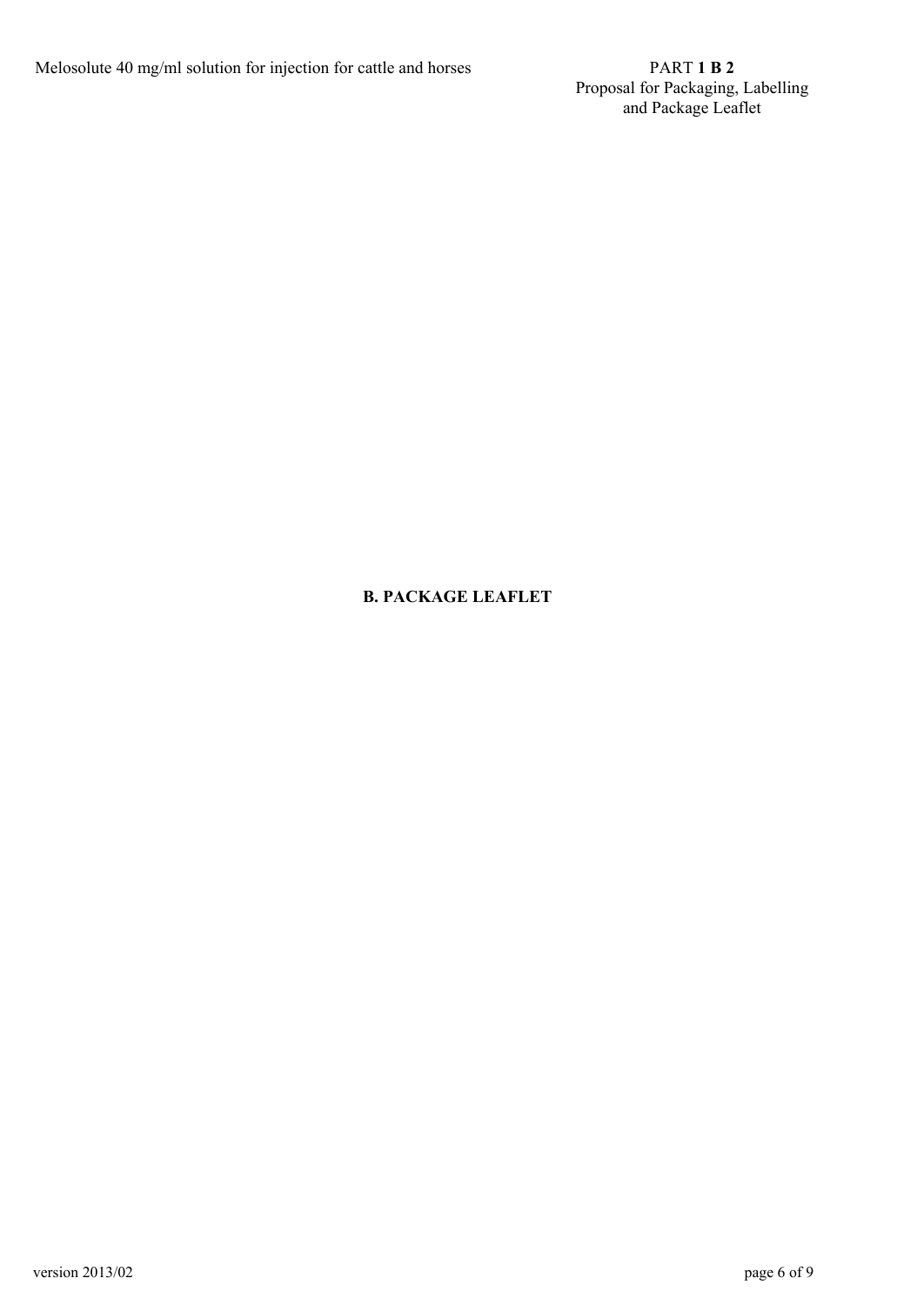# **PACKAGE LEAFLET**

# **Melosolute 40 mg/ml solution for injection for cattle and horses**

# **1. NAME AND ADDRESS OF THE MARKETING AUTHORISATION HOLDER AND OF THE MANUFACTURING AUTHORISATION HOLDER RESPONSIBLE FOR BATCH RELEASE, IF DIFFERENT**

CP-Pharma Handelsgesellschaft mbH Ostlandring 13 D-31303 Burgdorf Germany

### **2. NAME OF THE VETERINARY MEDICINAL PRODUCT**

Melosolute 40 mg/ml solution for injection for cattle and horses Meloxicam

## **3. STATEMENT OF THE ACTIVE SUBSTANCE(S) AND OTHER INGREDIENT(S)**

| One ml contains: |                  |
|------------------|------------------|
| Meloxicam        | $40 \text{ mg}$  |
| Ethanol          | $150 \text{ mg}$ |

Clear, slightly yellow solution.

# **4. INDICATION(S)**

### **Cattle:**

For use in acute respiratory infection with appropriate antibiotic therapy to reduce clinical signs in cattle.

For use in diarrhoea in combination with oral re-hydration therapy to reduce clinical signs in calves of over one week of age and young, non-lactating cattle.

For adjunctive therapy in the treatment of acute mastitis, in combination with antibiotic therapy.

### **Horses:**

For use in the alleviation of inflammation and relief of pain in both acute and chronic musculo-skeletal disorders.

For the relief of pain associated with equine colic.

# **5. CONTRAINDICATIONS**

Do not use in horses less than 6 weeks of age.

Do not use in pregnant or lactating mares.

Do not use in animals suffering from impaired hepatic, cardiac or renal function and haemorrhagic disorders, or where there is evidence of ulcerogenic gastrointestinal lesions.

Do not use in case of hypersensitivity to the active substance or to any of the excipients.

For the treatment of diarrhoea in cattle, do not use in animals of less than one week of age.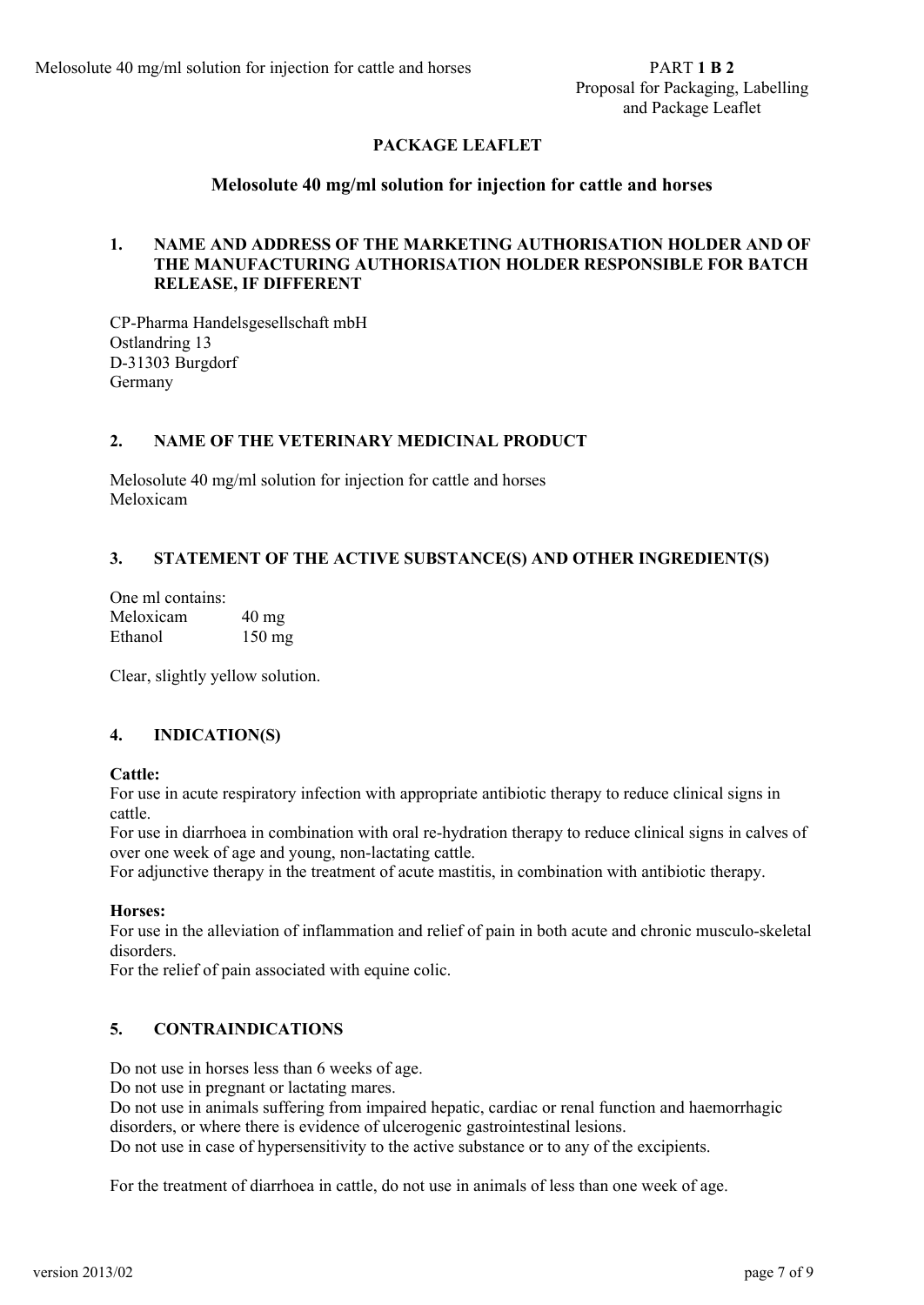## **6. ADVERSE REACTIONS**

In cattle intravenous administration is well tolerated.

In horses, a transient swelling at the injection site can occur but resolves without intervention.

In very rare cases anaphylactoid reactions which may be serious (including fatal) may occur and should be treated symptomatically.

If you notice any serious effects or other effects not mentioned in this leaflet, please inform your veterinary surgeon.

## **7. TARGET SPECIES**

Cattle and horses.

# **8. DOSAGE FOR EACH SPECIES, ROUTE(S) AND METHOD OF ADMINISTRATION**

#### **Cattle:**

Single intravenous injection at a dosage of 0.5 mg meloxicam/kg body weight (i.e. 1.25 ml/100 kg body weight) in combination with antibiotic therapy or with oral re-hydration therapy, as appropriate.

#### **Horses:**

Single intravenous injection at a dosage of 0.6 mg meloxicam/kg body weight (i.e. 1.5 ml/100 kg body weight).

The stopper should not be punctured more than 20 times.

# **9. ADVICE ON CORRECT ADMINISTRATION**

Avoid introduction of contamination during use.

### **10. WITHDRAWAL PERIOD**

**Cattle:** meat and offal: 15 days; milk: 5 days **Horses**: meat and offal: 5 days

Not authorised to use in horses producing milk for human consumption.

### **11. SPECIAL STORAGE PRECAUTIONS**

Keep out of the reach and sight of children. This veterinary medicinal product does not require any special storage conditions. Shelf-life after first opening the container: 28 days. Do not use after the expiry date stated on the carton and vial after EXP.

### **12. SPECIAL WARNING(S)**